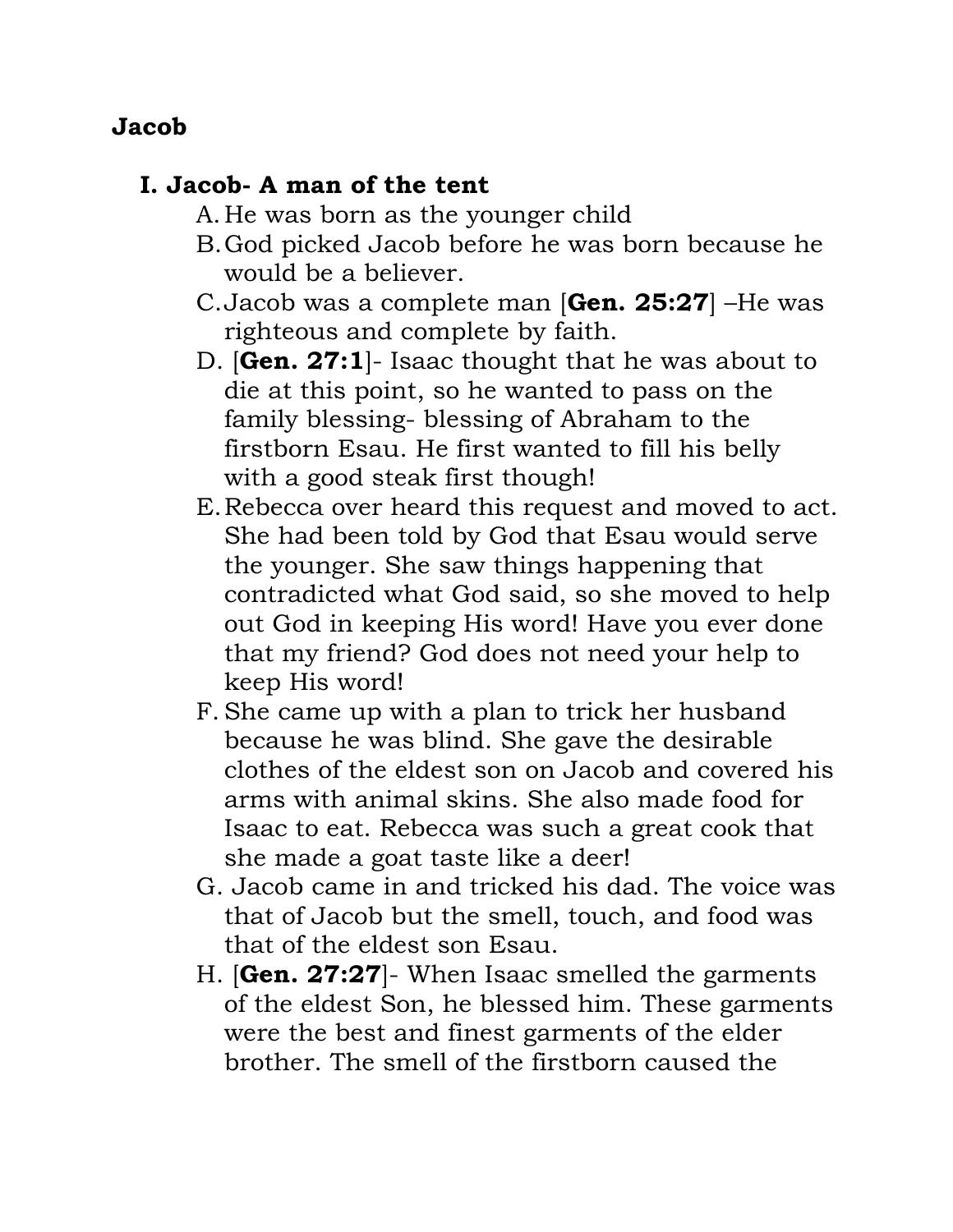father to give forth the blessing of Abraham upon Jacob.

- I. This is a picture of our covenant that we have in Christ. When we come to God wearing the garment of God's firstborn Jesus, then God's blessings will come upon us. The smell of the perfections of His son upon us calls forth the blessings of God upon us.
- J. [Ephesians 5:1]- Gave himself up as a sweet smelling savour.
	- 1. We are clothed with the robe of righteousness. [**Isa 61:10**] I will greatly rejoice in the Lord, My soul shall be joyful in my God; For He has clothed me with the garments of salvation, He has covered me with the robe of righteousness, As a bridegroom decks *himself* with ornaments, And as a bride adorns *herself* with her jewels.
- K.If we come to God on our own merits and works then we stink. Our righteousnesses are filthy rags! [**Isaiah 64:6**]
- L. [**Gen. 28:1-4**]- Rebecca and Isaac send away Jacob because of the wrath of Esau. God protects Jacob even though he does not deserve it. Isaac again blesses Jacob with the blessing of Abrahamthe covenant and blessing of grace.

# **II. Jacob- A man of the vow**

A.[**Gen. 28:10-11**]- Jacob much like Isaac believed in God but did not have a direct relationship with God. He lived from his dad's revelation of God. He left Beersheba- well of the oath, the place where Isaac got his own revelation of God. Jacob must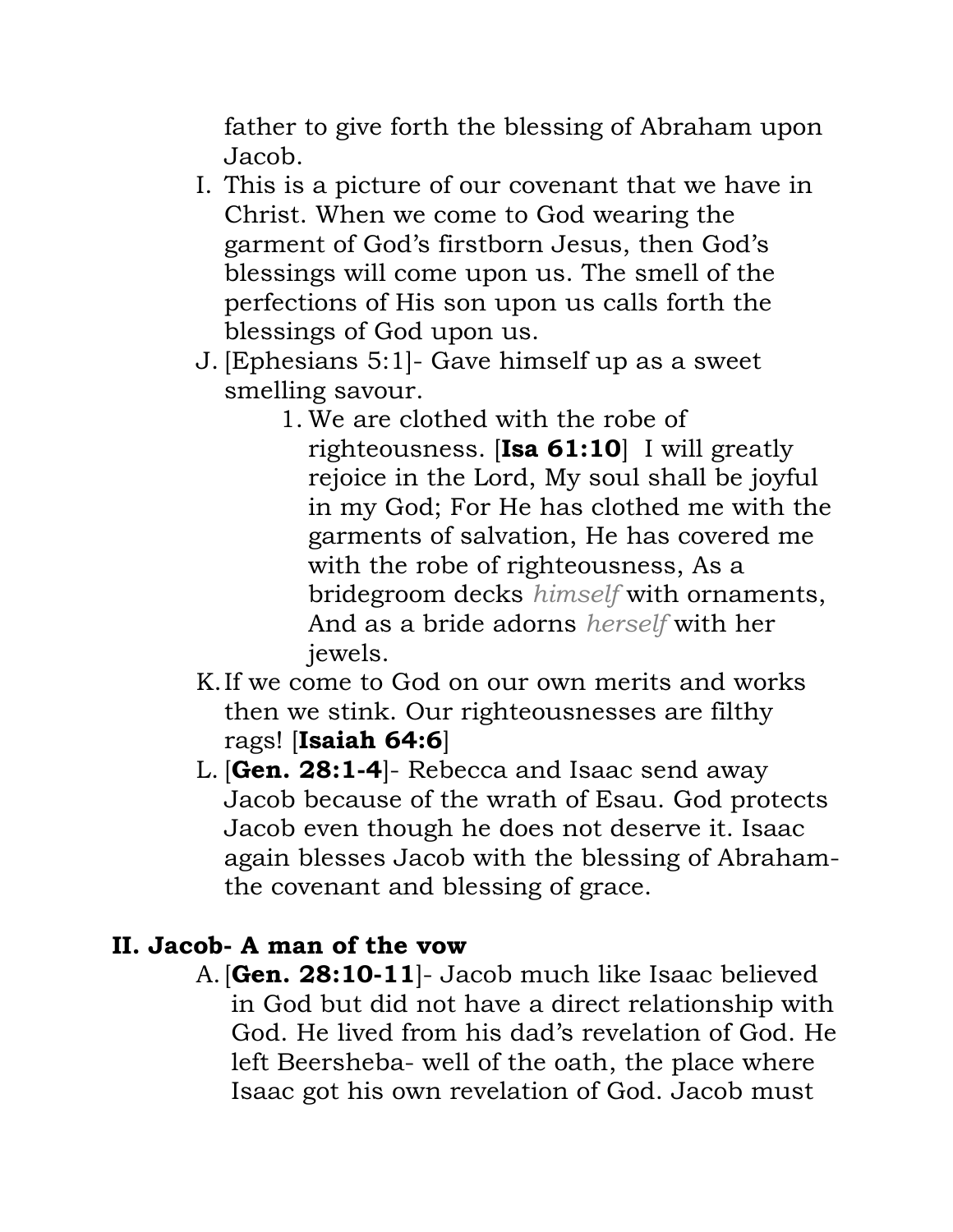find his own experience in God! He goes towards Haran and camps out. This was the first place God revealed Himself to Abraham once he left Haran for the promised land.

- B. God appears to Jacob and directly confers upon him the promises made to His father Abraham.
- C.A ladder appeared reaching from Earth to Heaven. The Lord God was at the top and Jacob was below. The angels of God ascended and descended on it. This ladder represents Jesus Christ himself being the bridge between God and man in which our prayers go up in His name and answers descend upon Him. [**John 1:51**] God is teaching Jacob grace! God's answered prayers do not come down because of our works but His grace upon the grounds of the person and work of God's son!
- D.We pray in the name of Jesus- [**John 14:13**]
	- 1. We our prayers are centered "in Him" If we ask according to His will. This is praying in Jesus' name. [**1 John 5:14**]
	- 2. We ask in his name- in his authority and standing with God. Name in bible times stood for the actual person. We do not have an individual standing and authority with God. We share Christ's standing and authority with God. Jesus did not tell us to ask, but ask in His name.
	- 3. We ask based upon Jesus' merits, standing, and authority before the father and not our own. Our prayers move up and down the ladder of Jesus Christ- the mediator between God and man. [**1 Tim. 2:5**]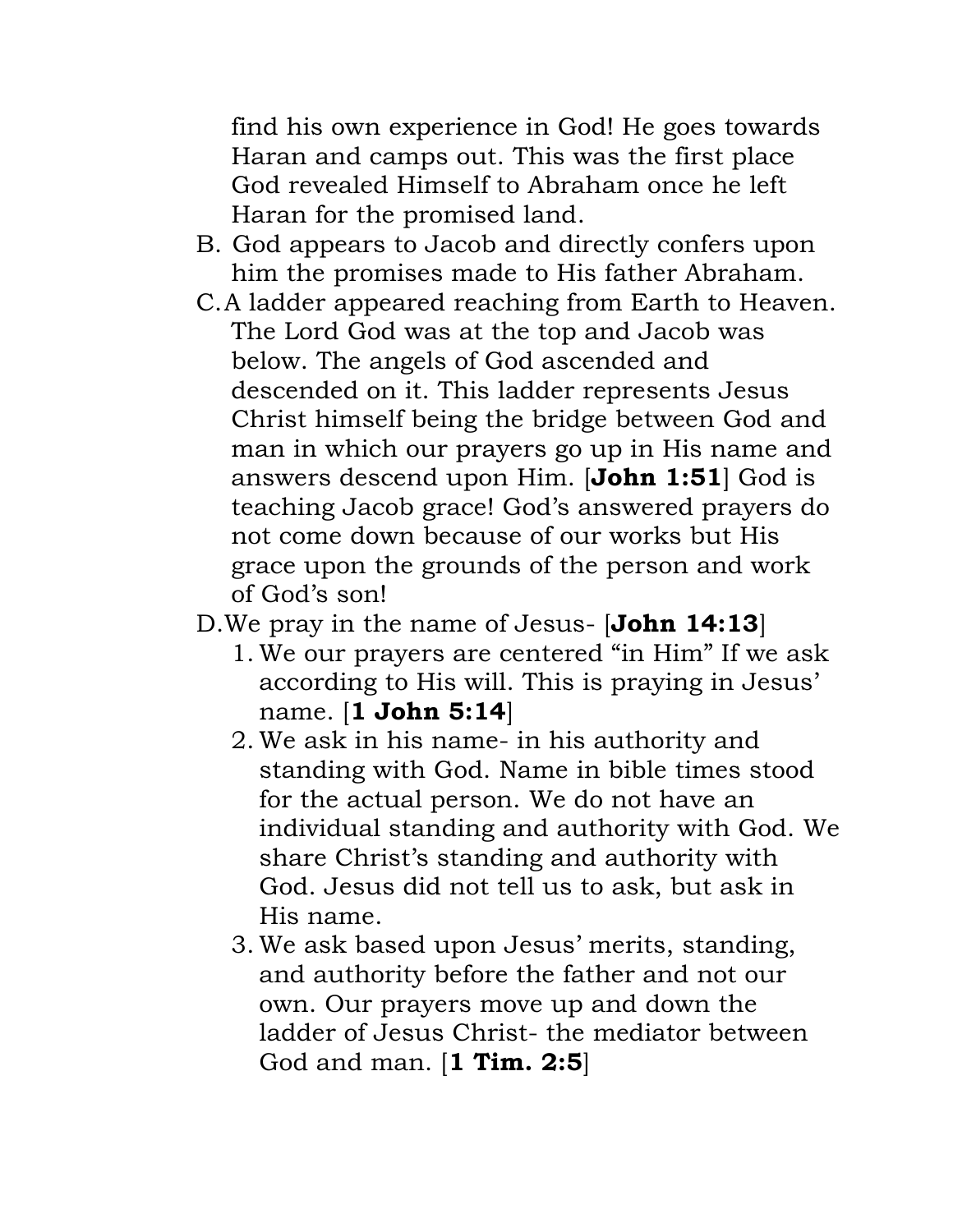- E.Jacob still does not understand God or His grace yet. He is not a man of the altar yet as Abraham and Isaac were. He wakes up and He builds a shrine to God instead of an altar. He sets up a stone pillar with oil on it.
- F. [**Gen. 28:20**] -Jacob is a chiseler. His flesh is religious. He wants to cut deals with God. He vowed a vow to God. He vows that he promised to serve him and give to him a cut of all he gets if God took care of Him and would bless him. It was like a business deal! Legalism and the law are centered on vows. "I promise to do this God if you will do this for me."
- G.God had promised to take care of Him. He swore to bless Him with no conditions of him serving him in return. God does this by grace not on the basis of him getting back from Jacob. God gave him the promise of grace to bless him and take care of him. If Jacob believed this he would have served God and tithed to Him because he believed he was blessed by God and loved God.
- H.Jacob erects a stone and pours oil on it. This is a type of the law, engraved on stone. [**2 Cor. 3:7**] This typifies his relationship with God right now. It is based upon works. "God I promise to do for you if you do this for me." This is exchanging your works for his blessings! He wanted to anoint the law, but God only anoints grace! Often, we are so slow to understand and walk in grace.
- I. He calls the place **Bethel** *House of God*. It used to be called **Luz**- *separation*. The ladder of the Son of God and His grace causes us to be joined to God's house and removes the separation between us and God.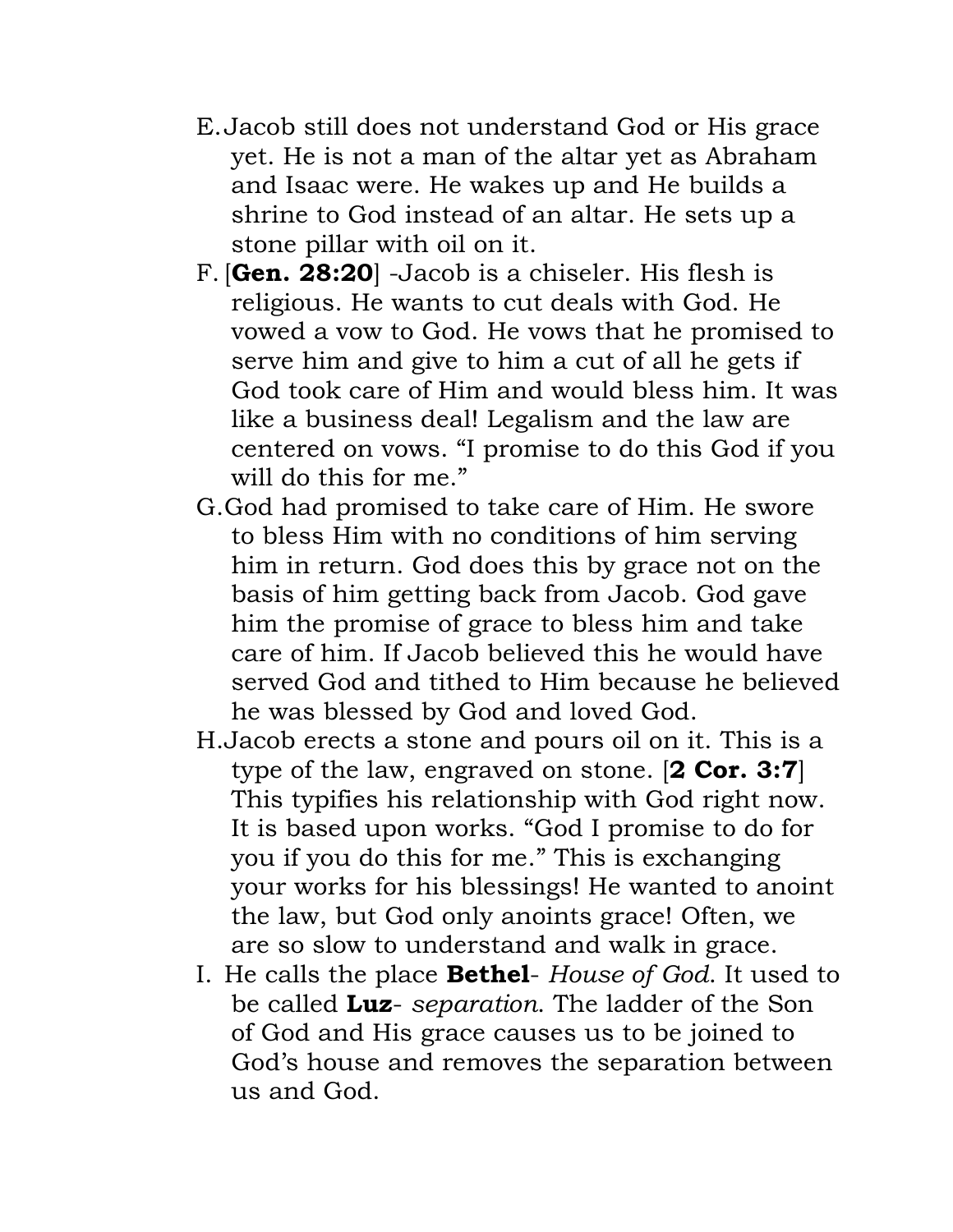- J. [**Gen. 29:1**]- Went on his journey- Lit. Hebrewlifted his feet. God appearing to him encouraged him to go forward. Grace encourages us towards Him.
- K.Jacob arrived at Haran and came upon a well that was surrounded by three bands of sheep thirsty to drink from it, but there was a great stone over it keeping the water from the sheep. Three is the number of God. This pictures the sheep of God who were thirsty for life but a great stone was covering it. This is the Law. It had to be removed in order for the grace of life to flow and satisfy their thirst.
- L. Jacob rolled away the great stone and watered the sheep.
- M. Jesus is the well of life. He died to give us life. But he was in the grave covered by a great stone. [**Mark 16:4**] When it rolled away the fountain of eternal life was made available to all His sheep.
- N.He meets Rachel and kisses her the first day!
- O.He meets Laban and he offers to pay Jacob for his work.
- P. Jacob is in love with Rachel and asks for her hand in marriage. He did not care for Leah because she was weak eyed- not as attractive! Laban tells him to name his wages.
- Q. Instead of a monetary term he says "your daughter". Brides in the ancient world were purchased from their father. Jacob came to Haran with just the shirt on his back. He worked seven years to obtain his bride. This is a picture of what Jesus did for His bride. The number seven speaks of completion and perfection. It was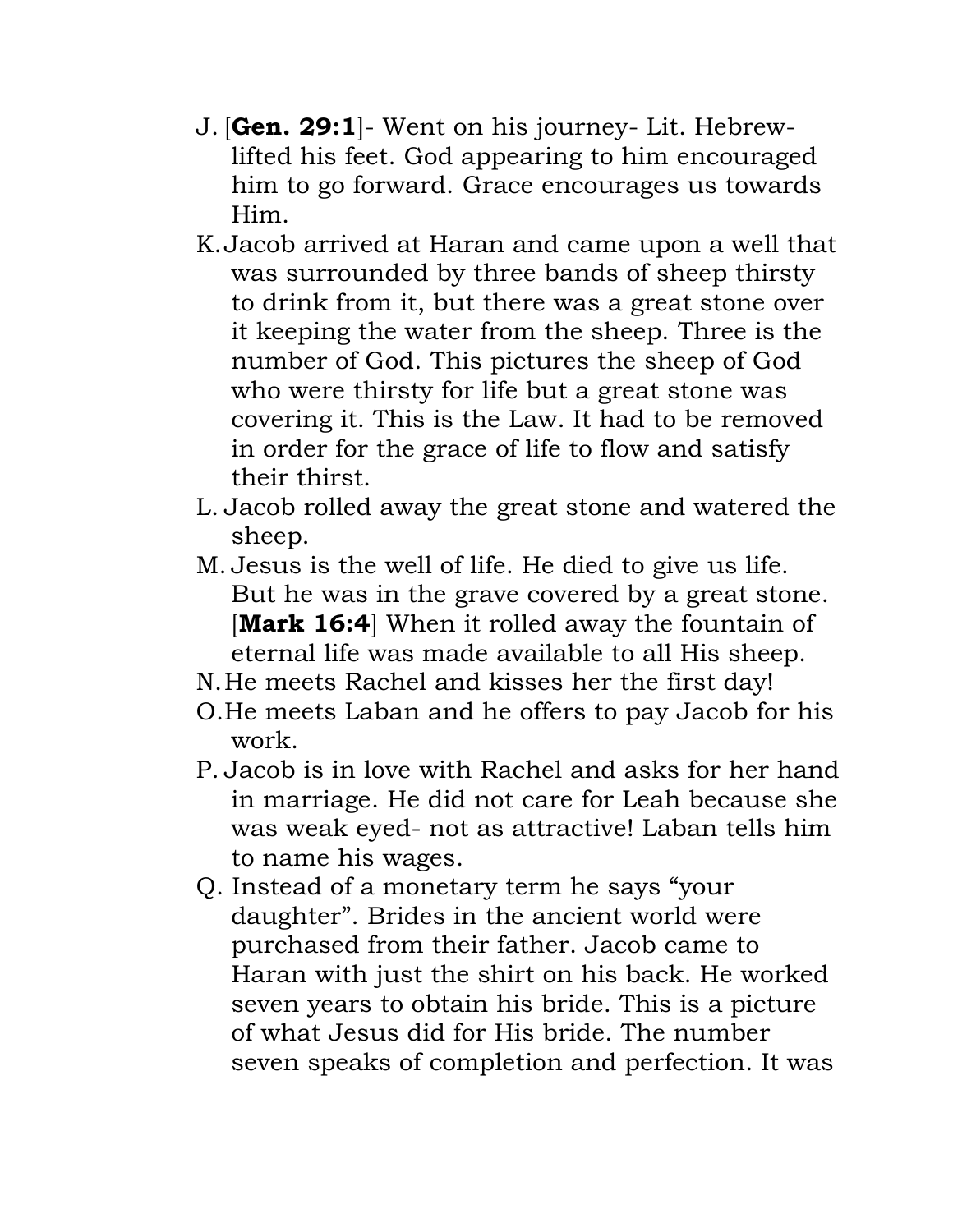by Jesus complete and perfect work that he purchased and redeemed His bride the church.

- R.Jacob worked seven years for Rachel. How would you like a seven year engagement? He was ready for his wedding night! They had a wedding feast and in the middle of the night and Laban brought Leah to Jacob's tent and Jacob thought it was Rachel. They must have not had anything to say all night long or Jacob would have known the difference!
- S. He wakes up to weak eyes instead of Rachel!
- T. The chiseler and cheat had been cheated. There is a natural principle in this earth, what you sow you will reap consequences. [**Galatians 6:8**]- From the flesh or spirit you will reap what you sow. If we trust God he will help us even when we are suffering from our own stupid mistakes! Sin costs. It will eat your lunch and pop your bag!
- U.Laban covers his deceit by the excuse that it was not the custom to give the younger daughter before the elder. He then says that he would give Rachel to him for another seven years. This time it is Laban's idea of seven years! Jacob gave him the idea of seven! Rachel was given to him but he had to work seven more years for her. He worked fourteen years for Rachel. I believe Rachel was supposed to be a gift from God, but Jacob insisted on working for God's blessings.
- V.Jacob now has two wives and two porcupines!
- W.Under the age of promise which was based upon God's grace they were not judged for what God calls wickedness under the Law.
- X.Abraham would have been cut off under the law for marrying his half sister. [**Lev. 18:9**]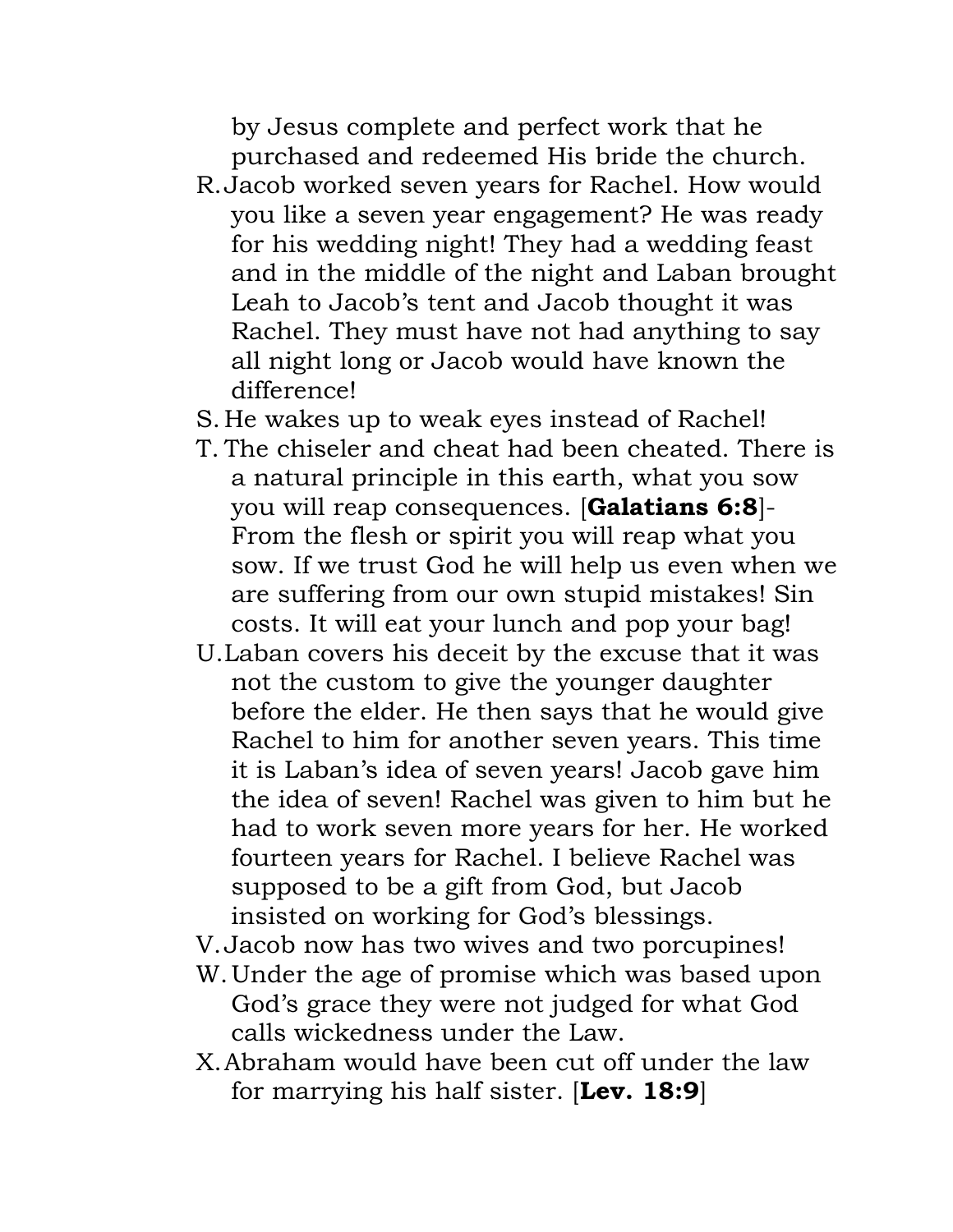Y.In the Law it was an abomination to marry sisters and have relations with them. [**Lev. 18:18**] Jacob would have been cut off for it. God blesses Jacob in spite of it with twelve sons which become the twelve tribes of Israel.

## **III. Jacob- The beginning of the twelve tribes**

- A. Leah gave birth to Jacob's first born- **Reuben**-*Behold a Son*; *A vision of the Son*- The firstborn removes our affliction. Leah thought she could get Jacob to love her and accept her because she bore him a son. Apparently things did not change.
- B. She bore again and called her 2nd child- **Simeon***hear and obey*. She again hoped that bearing a son would cause her to be approved and favored by Jacob. Apparently it did not happen.
- C. She bore a third time and called her 3rd child-**Levi**- *united*. He hoped that Jacob's heart would be united to her this time. Apparently it did not happen.
- D. She bore a fourth time and called her son **Judah***praise*. She at this point turned from her focus on getting love and favor from her husband and fell in love with God and accepted his love and acceptance. This time she praised God for who He was instead of what she could get from Him. She was won over by God's grace. God was good to her when in the natural people said she was of no account and undeserving.
- E. Rachel became zealous of her sister and put pressure on Jacob. When we get zealous of others we will start putting pressure on others and even God to get what you want. Rachel decided to give Jacob her maid Bilhah to be a concubine to Jacob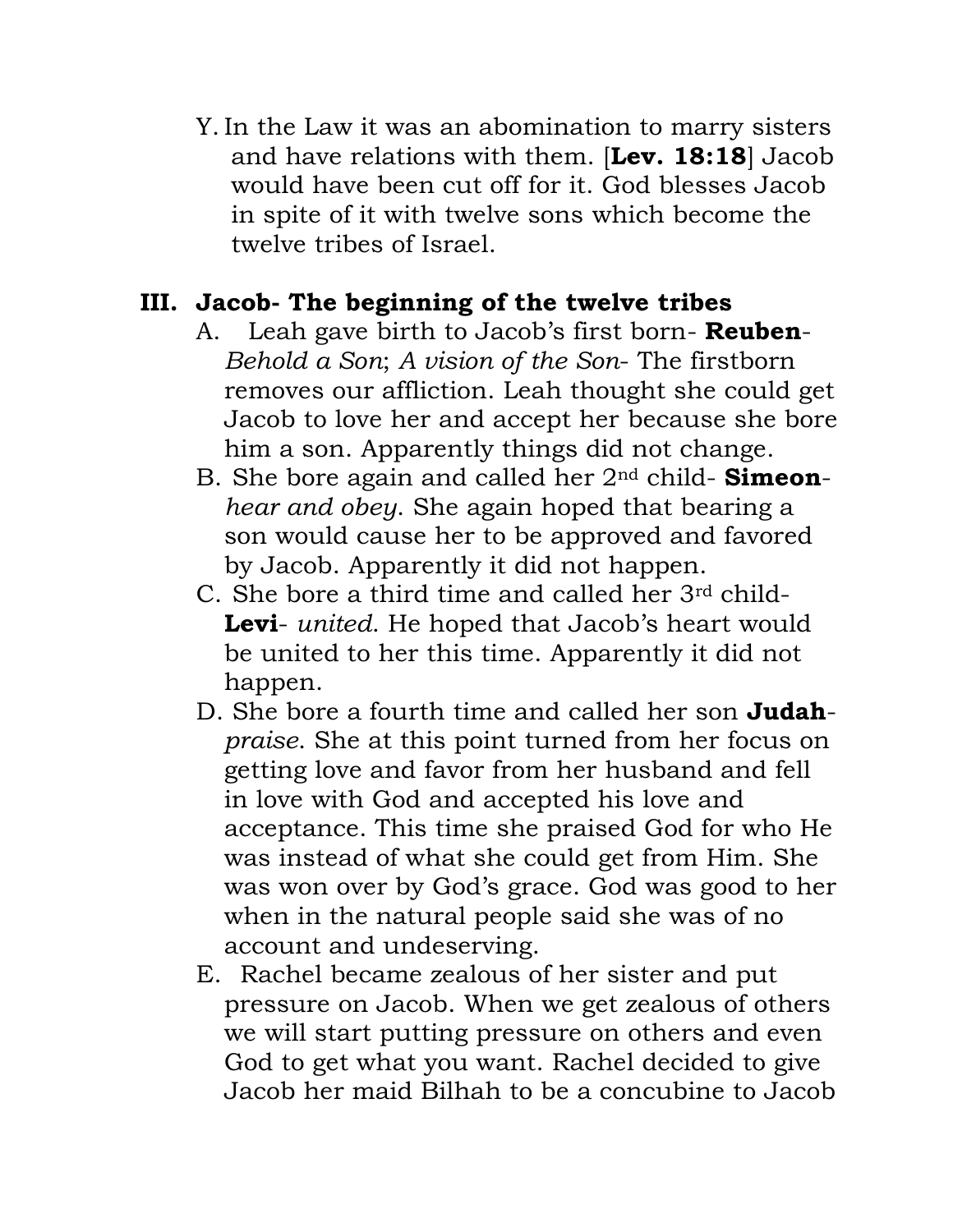and her children would be counted as hers. The name of Bilhah means confusion. When you mix grace and your works it will just produce confusion. She gives birth to Dan- God will judge and Naphtali-wrestling. These two represent offspring of the flesh. These two tribes were the first to bow to idol worship.

- F. Leah also followed suite and give her maid Zilpah to Jacob. Zilpah means trickle. When we look to the flesh we will only see a trickle of God's blessing. She gives birth to Gad- good fortune. She does not see this child as God's blessing but good luck. She also gives birth to Asher- happy. Luck and happiness are both products of the flesh and circumstances.
- G. Reuben the first born went into the field and found some mandrakes. Rachel talked her out of trusting in the mandrakes. She named her son Issachar- which means reward. The mandrakes did not help Rachel. She is desperate now! Leah at this point gets her eyes off of God and returns to the flesh and wants to earn her husband's loveshe said now he will dwell with me.
- H.Rachel gives birth to Joseph by God's grace. Joseph means God adds. She trusts God to give her another son which He did- Benjamin.
- I. [**Gen. 27:12-13**]- Those standing on Mt. Gerizimmount of blessing- **Simeon, Levi, Judah, Issachar, Joseph, and Benjamin**. Those standing on Mt. Ebal- the mountain of cursing- **Reuben, Gad, Asher, Zebulun, Dan, and Naphalti**. Those who were born through the concubines were placed on the mountain of cursing. They represent the production of the flesh and works.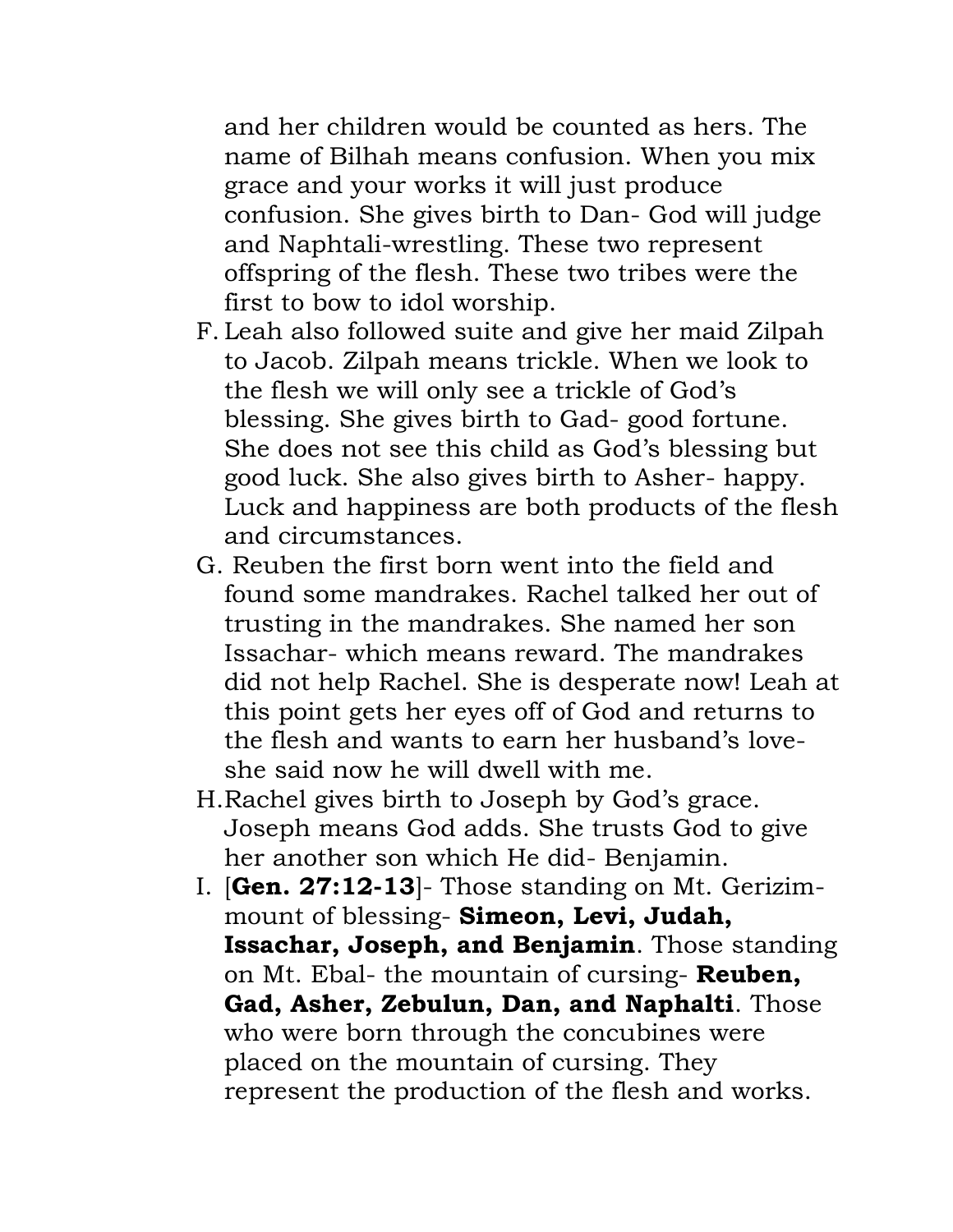Those on the mountain of blessing were children of promise and came from God's grace and aid. Reuben is on Mt. Ebal because as the firstborn he was rejected. Also Zebulun is on this mountain because Leah turned from trusting in God's love for her to try to get it from Jacob.

- J. [**Gen. 30:25**]- Jacob is ready to go after Joseph is born to him. Laban talks him into staying and tells him to name his wage. Laban knows he is blessed because Jacob is there. Jacob said that he would take all the livestock that had streaks and spots and all solid color animals would be Laban's.
- K. Laban likes this because most goats and sheep are solid color and young lambs are white. Laban takes Jacob's flock and Jacob takes Laban's sheep three days journey. Three is a number for God. God is in this! Jacob puts streaked rods into the water troughs. When they looked into the water they saw the rods and conceived streaked offspring. We find out later that this came from God is a dream.
- L. God had told Jacob in a dream to see the flocks as spotted and streaked. Jacob got that in his vision. Then he put the vision in front of the animals and they reproduced that way.
- M. The rods in the water teach us a spiritual lesson. We must behold in the water of the Word what God says about us and when we get that vision we will reproduce it in the natural. What we behold in our heart we will become. [**2 Cor. 3:18**]
- N. God blesses Jacob because of the covenant of Abraham and not because he deserved it. We will see that Jacob is still a deceiver.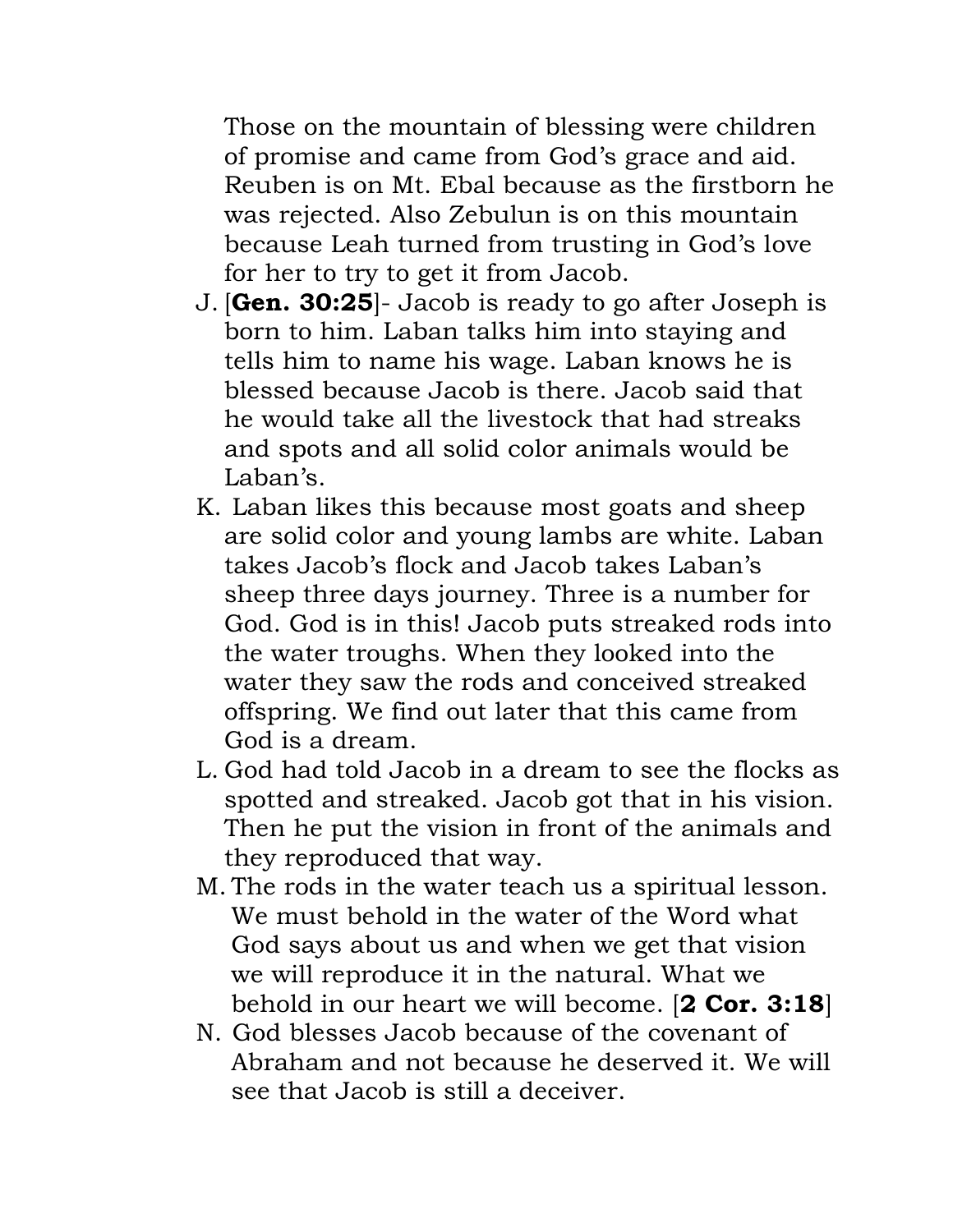O. Gen. 30:43- Jacob became very prosperous because of God's blessing of grace.

# **IV. Jacob leaves Haran**

- A.[Gen. 31:1-4]- Laban's attitude changes towards Jacob
- B.God appears to Jacob and tells him to go back home and that He would be with him. We will see from his actions that Jacob does not believe this.
- C. [**Gen. 31:7**]- Laban had changed Jacob's wages 10 times. Ten in scripture speaks of trial. Jacob trusted God through the trials he faced and saw God's blessing and favor.
- D. [**Gen. 31:20**]- Jacob deceives Laban and packs the uhaul and heads out in secret.
- E. He gets three days away before Laban finds out. This is God at work in protecting him. Laban catches up to him on the seventh day. God's perfect protection is upon Jacob. God appears to Laban and warns him not to harm Jacob- speak good and then bad.
- F. Laban teaches Jacob morals! Jacob said he snuck out because he was afraid. God had told him He would be with him. Our journey of faith as ups and downs, but God grace is stedfast.
- G.Rachel had stolen Laban's household gods. In the ancient world who possessed the families gods was the leader and heir of one's estate. Rachel was trying to gain Laban's estate by taking the gods.
- H.[**Gen. 31:42**]- The God of Abraham and fear of Isaac was with me. He still does not call Him his God.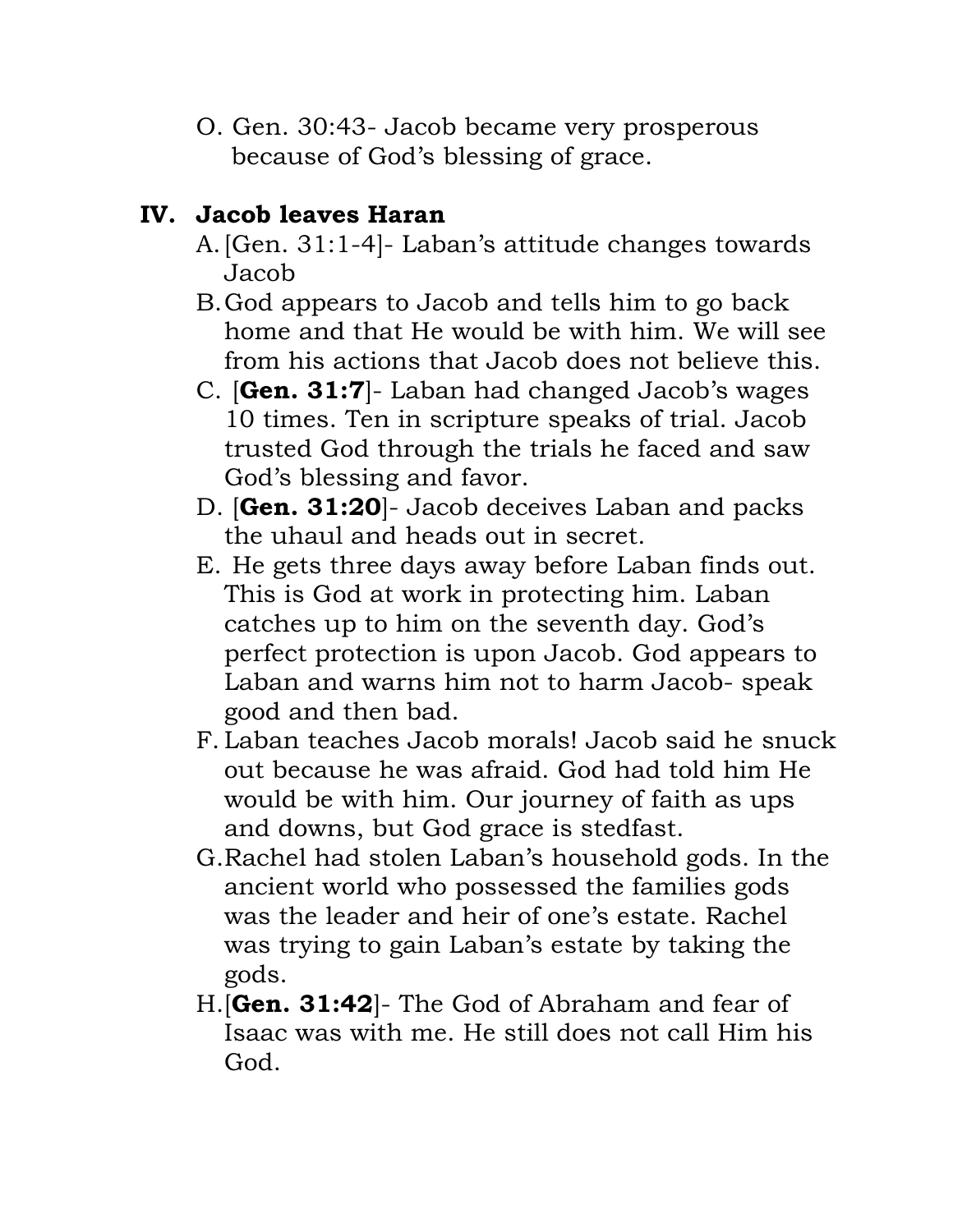I. Jacob and Laban make a covenant. Jacob sets up a stone pillar and has a pile of stones heaped up. Laban takes credit for it and says he put the pillar up and made the heap of stones. Laban is a strong character.

# **V.Jacob returns to the Land**

- A.[**Gen. 32:1**] Jacob continues toward the land of Palestine and is met by angels.
- B.When you move in the direction that God calls you, then you will be met by angels.
- C. This is a manifestation of God's promise to be with him to protect him and bless him, but Jacob still lives in fear. When you are legalistic and in unbelief you will live in constant fear and will try everything you can do to protect yourself. God sent the angels to insure that Esau would not be able to hurt him.
- *D.* Esau called these angels God's host, encampment, army. They were a vast number and in two distinct groups so he called them **Mahanaim-** *two camps*
- E. Jacob sent messengers to speak to Esau and tell him he was coming and he had plenty of goods that he was going to give to him so that he would find favor.
- F. The messengers came back and said Esau was on his way to meet Jacob. At this point Jacob falls apart like a two dollar suitcase! He panics and divides all the people and livestock into two companies so that if one company is killed the other one can flee.
- G. Now Jacob cries out to God. The prayer sounds like a prayer of faith but his actions are that of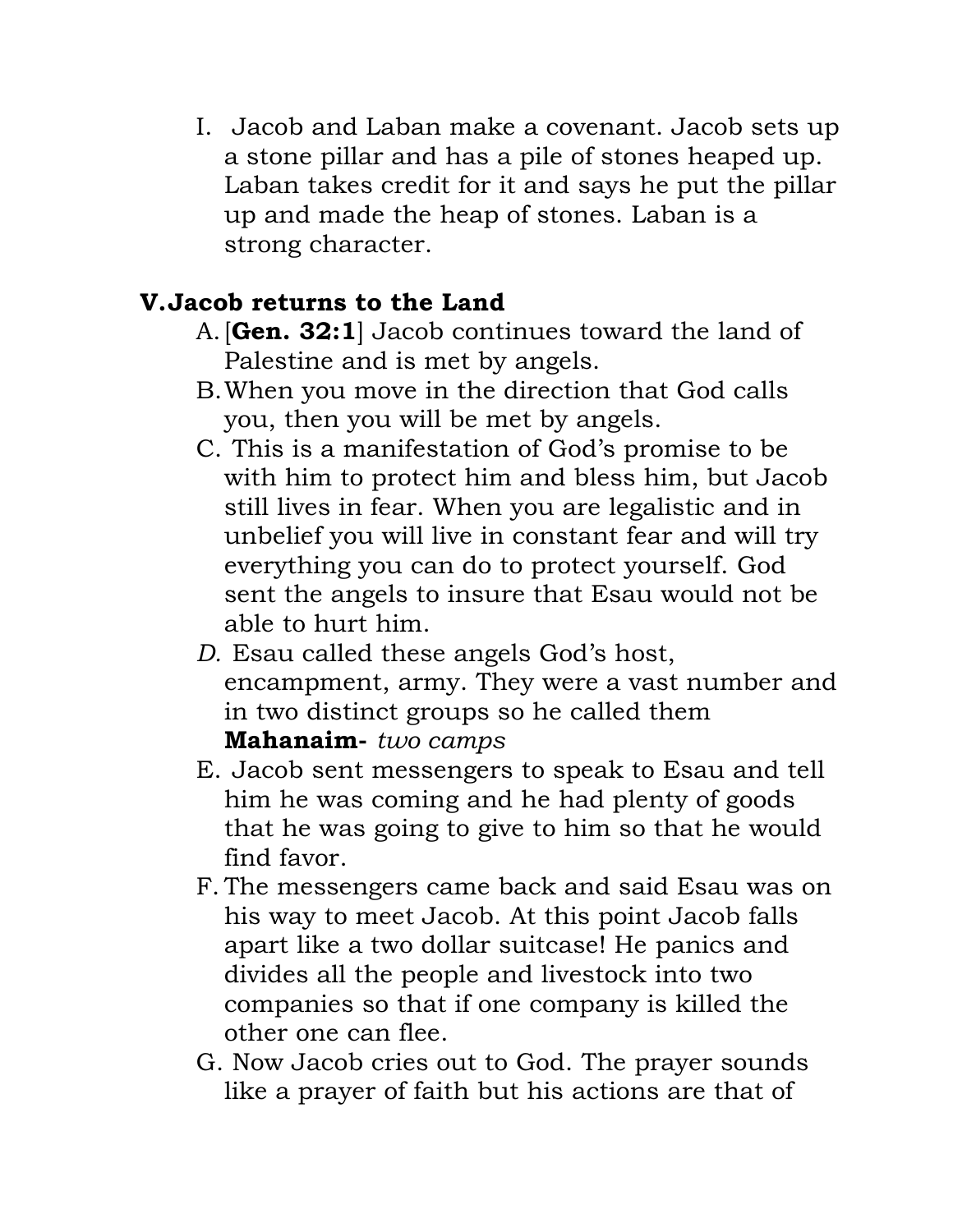fear. God had already provided protection in the angels he had sent. Jacob does not believe in what God has provided and begs for God to protect him. Christians have a habit of asking God to give what He has already given, and asking Him to do what He has already done!

- H. God had already sent messengers in the form of two groups or armies to protect Jacob. This was to cause Jacob to trust in Him for protection. Instead of this he sends out messengers of his own and in fear makes two camps to protect himself. Old Jacob is still leaning on his own intellect and devices to take care of himself!
- I. Jacob arises from his prayer time and immediately goes to protect himself! He selects out many bribes to give his brother to appease his anger. He sends ahead 580 head of livestock to appease his brother. The prayer of faith is seen by what you do after you pray, not words you use when you pray!
- J. Jacob comes to a ford called Jabok. He sends his camp over and is alone at Jabok. Jabok means *emptying*. At this place he wrestles with a man. [**Hosea 12:4]** tells us this is an angel. It is the Angel of the Lord as we will see. At this time Jacob has relied on himself- his strength, power, and cunning to take care of himself. God wants to get Jacob to empty himself of self trust and put his trust in the Lord.
- K.The Angel of the Lord is not prevailing against Jacob. The Lord cannot prevail with those who trust in their own strength and ability. He puts out his hip socket. This is the place of strength. Jacob cannot wrestle anymore. He can only cling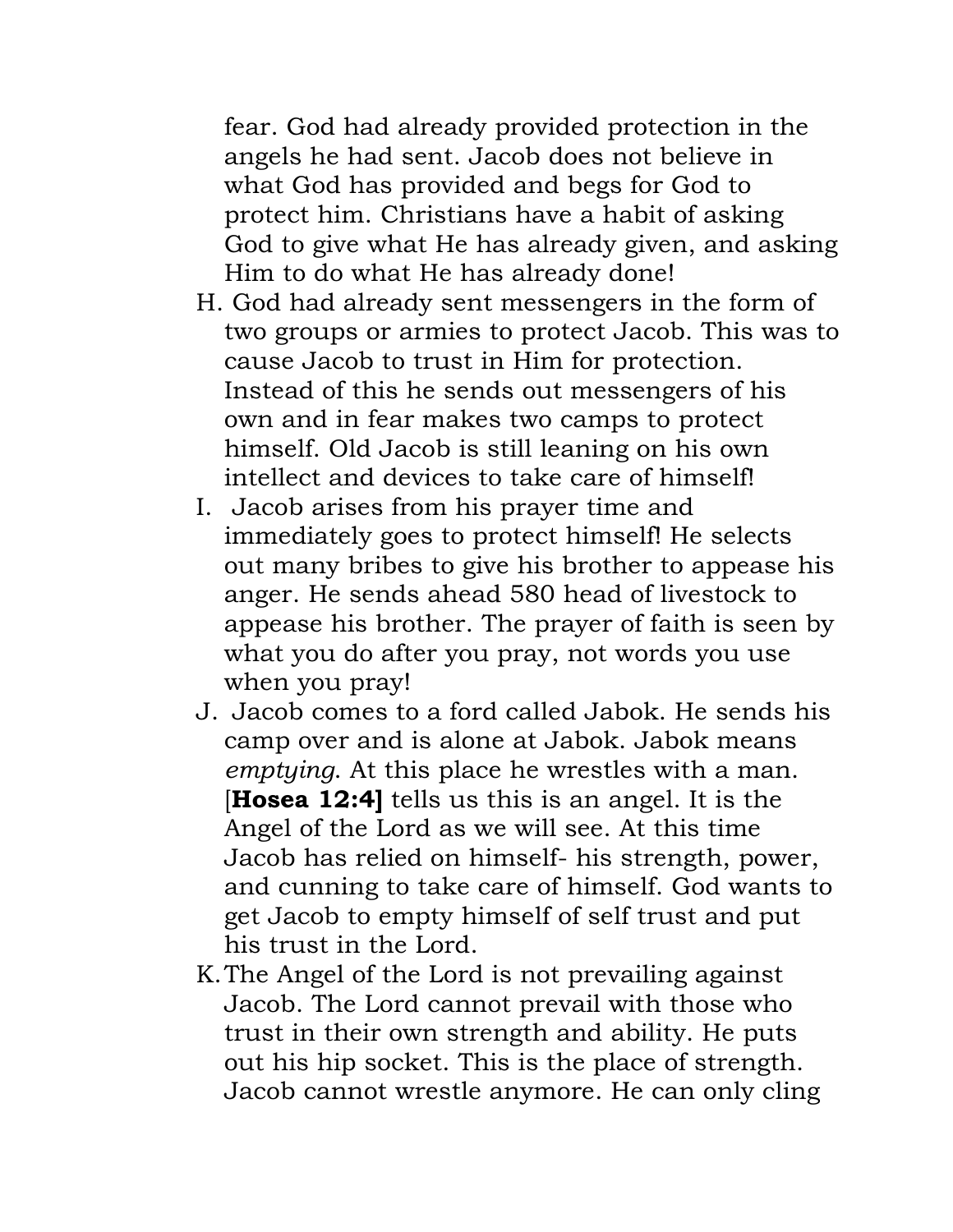to the Lord. This is the place of trust. He stops wrestling and clings and asks to be blessed.

- L. The angel asks Jacob his name- This means he wanted him to reveal his nature- chisler. His name is changed from Jacob to Israel- one who prevails with God. We only prevail with God when we stop wrestling to get blessings out of God without works and cling to him in trust.
- M. Jacob asks the Lord his name- He says why do you want to know- Do you want to get to know me or get things from me?
- N. Jacob changes the name of the ford for Jabok to Peniel- the face of God. Many try to empty themselves so that they can see the face of God. It is by beholding his face that we are emptied of self. This day the core of Jacob is changed. His name is changed. However just like new converts today there is still some old left in him.
- O.[**Gen. 33:1**]- Jacob is back on the scene. When he sees his brother, he divides his camp into three regiments. He puts the maids and children first, then Leah and the kids second, and third he puts Rachel and Joseph. He puts those he likes most at back so they will have a chance to survive a slaughter.
- P. Jacob passes over before them and bows seven times. This speaks of complete submission. This only belongs to God. Jacob is in fear.
- Q. His brother runs to him, falls on him, hugs him, kisses him, and weeps. This is exactly what happened to the prodigal son. [**Luke 15:18**] God is trying to teach this lesson to Jacob. The blessings are on the basis of the fatted calf.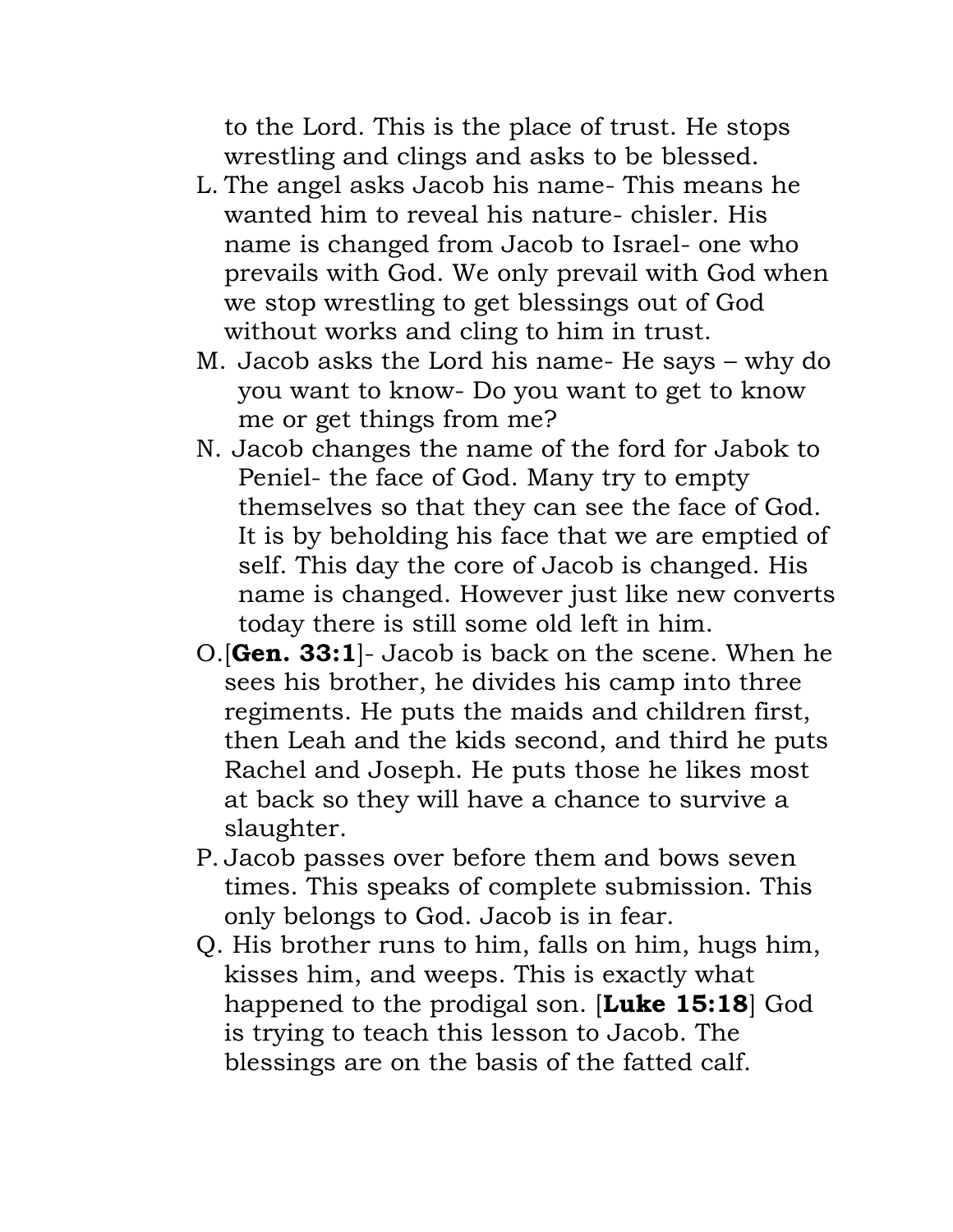R.Instead of trusting in God he lies to Esau in fear. Esau wants to travel with Jacob to Seir and Jacob makes an excuse to go slower and promises to follow him there, but he instead turns north and camps at Succoth- Seir means hairy. Succoth means tabernacles. Jacob does not want to live in hairy, he wants to serve God.

# **VI. Jacob back in the land**

- A.He moves to Shechem and builds an altar and calls God El-Eloh-Israel- The mighty God of Israel. Jacob becomes a man of the altar instead a man of the pillar. He now calls God his God and not his father's God.
- B. [**Gen. 34**]- This chapter shows what manner of people God chose by His grace to bless and to raise up as his people- the nation of Israel
- C.Shechem raped Dinah and when he wanted her as a wife, Simeon and Levi deceived the city in becoming circumcised so they would be defenseless so they could slaughter them all!
- D. Levi was one of these that did this. God still selected His tribe to be priestly tribe! God's calling of grace makes us holy. God does not use us because we are worthy.
- E.Jacob again is afraid of being killed. He does not really care about this people that were slaughtered. He only cares that they might kill him.
- F. Gen. 35:1- God tells Jacob to go back to Bethel. That is where Abraham returned after he went to Egypt. Jacob should have gone there to start with. God appeared to Jacob when he told him to go back home. He said he was the God of Bethel.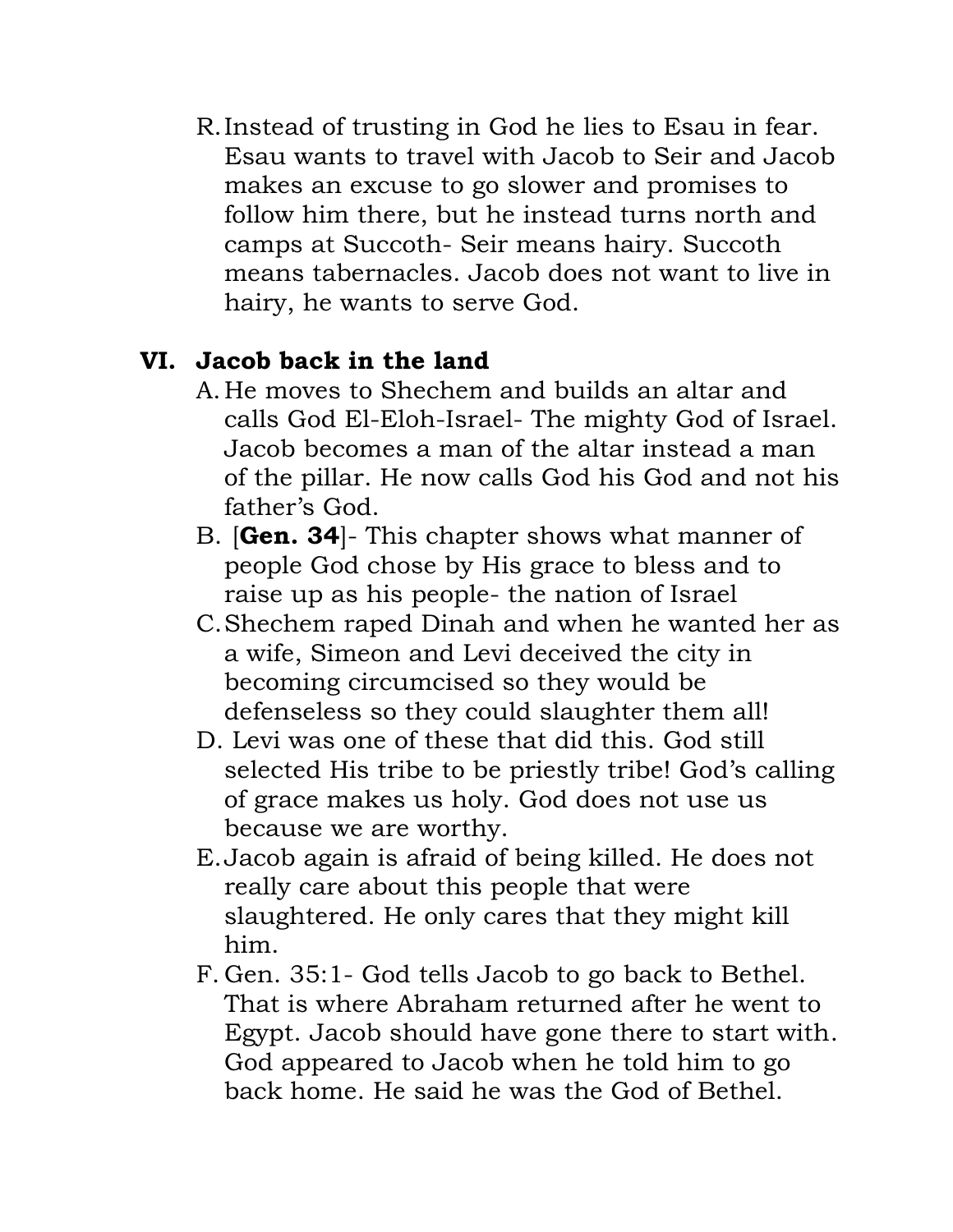That is where God revealed himself to him as the ladder and that is where God tells him to go back there.

- G.Now God tells him he wanted an altar- NOT A PILLAR. God does not want stone, but a symbol of His son- Jesus- he wants a substitutionary sacrifice.
- H. Notice God does not censure Jacob or his sons for what they did at Shechem. He tells Jacob to return to the house of God and build an altar- the sole reason for the blessing of God upon His life. God tells him to dwell at Bethel.
- I. God's grace leads us to repentance and holiness. Receiving God's grace will turn us away from idols, and cause us to purified and to change our garments- actions.
- J. Gen. 35:4- This is another display of the holy leaders of the twelve tribes of Israel. Their names are enscribed are the gates of the heavenly Jerusalem! They had idols with them and they gave them over to Jacob to be buried under an oak tree. The oak tree is a symbol of death. The sins of Israel were hid at the tree of death. This pictures our sins being covered by Christ's death.
- K. God's grace caused terror to be on those around Jacob so he would not be hurt even though he deserved it.
- L. After Jacob builds the altar and sacrifices God appears again to Jacob and blesses him. He was not blessed because of his performance or personal holiness. God's goodness led Jacob to holiness and trust in God. God again affirms that his name is no longer Jacob- truster in the flesh but Israel- truster in God! God told him to flourish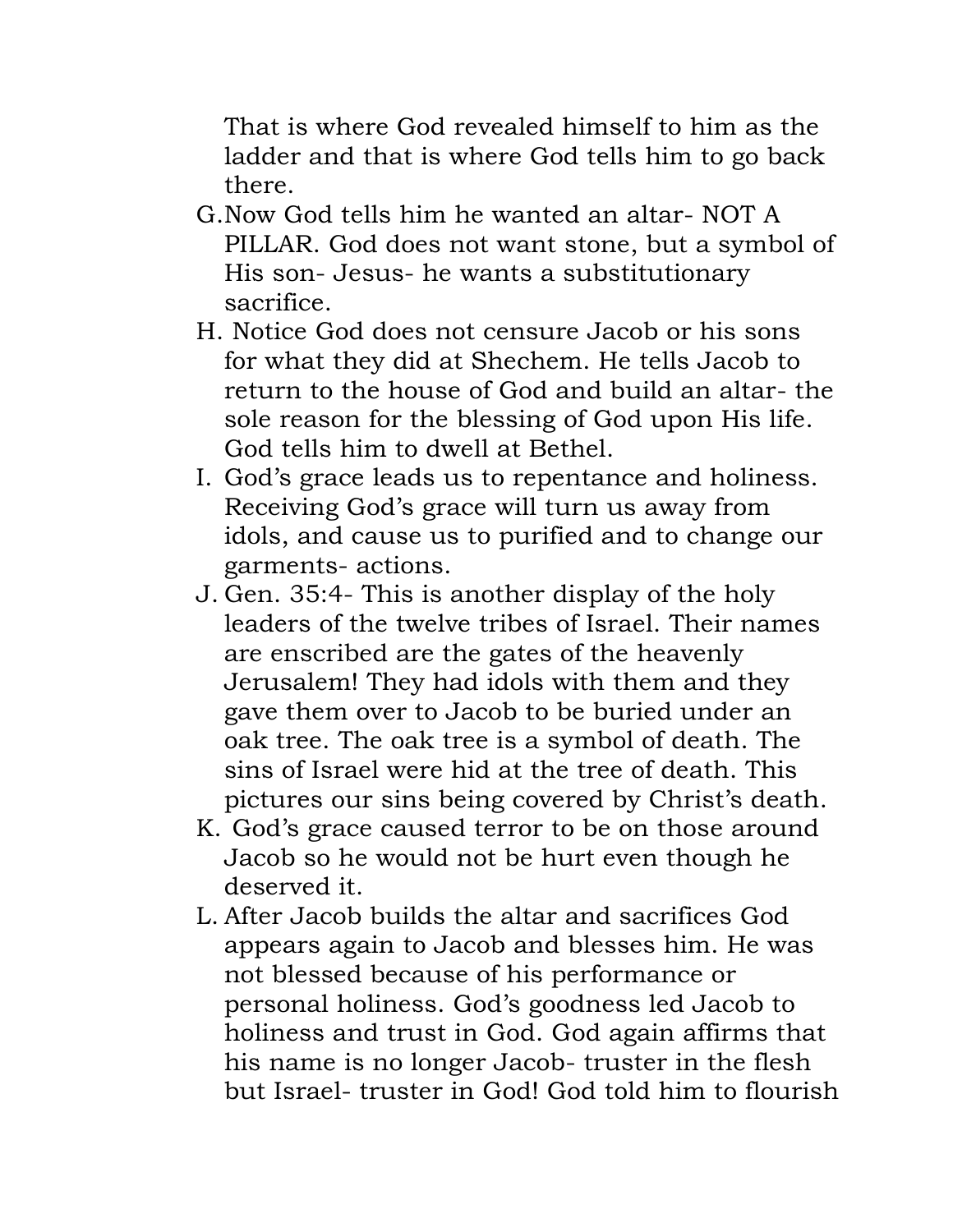and multiply. The same thing he told Adam and Noah. God said this to Adam and Noah based upon His grace.

- M. God reveals himself to Jacob and Jacob turns around and puts up another pillar with wine and oil on it! God speaks over us in faith and over time it is worked out in us!
- N. At this time Jacob was part a man of the pillar and part a man of the altar.
- O. Gen. 35:18- Rachel's gives birth at Bethlehem to a son. She calls him son of sorrow. Jacob calls him son of my right hand. This child is a type of Jesus. He first was the son of sorrow at the cross and at the resurrection he was exalted to be the son at God's right hand.
- P. Jacob is in the pillar mode. He puts a pillar up at her grave.
- Q. Gen. 35:21- Jacob placed his tent at the tower of Edar- the tower of a flock- This is about a mile outside of Jerusalem is the supposed sight the angels visited the shepherds to announce the birth of Christ.
- R.Jacob dwelt in that land. Reuben sleeps with Bilhah the maid of Leah his mother. Again the scripture records these men's sins so that you do not mistake God's blessings on their lives to be attributed to their own holiness and worthiness.
- S. Gen. 35:37- Jacob now comes to Isaac because he hears he is about to die. I wonder why he had not visited his father until now! No doubt out of fear of what he did to Esau and out of shame.
- T. Isaac died at 180. Isaac was about 140 when he blessed Jacob because he said he did not know when he would die. Isaac missed it not perceiving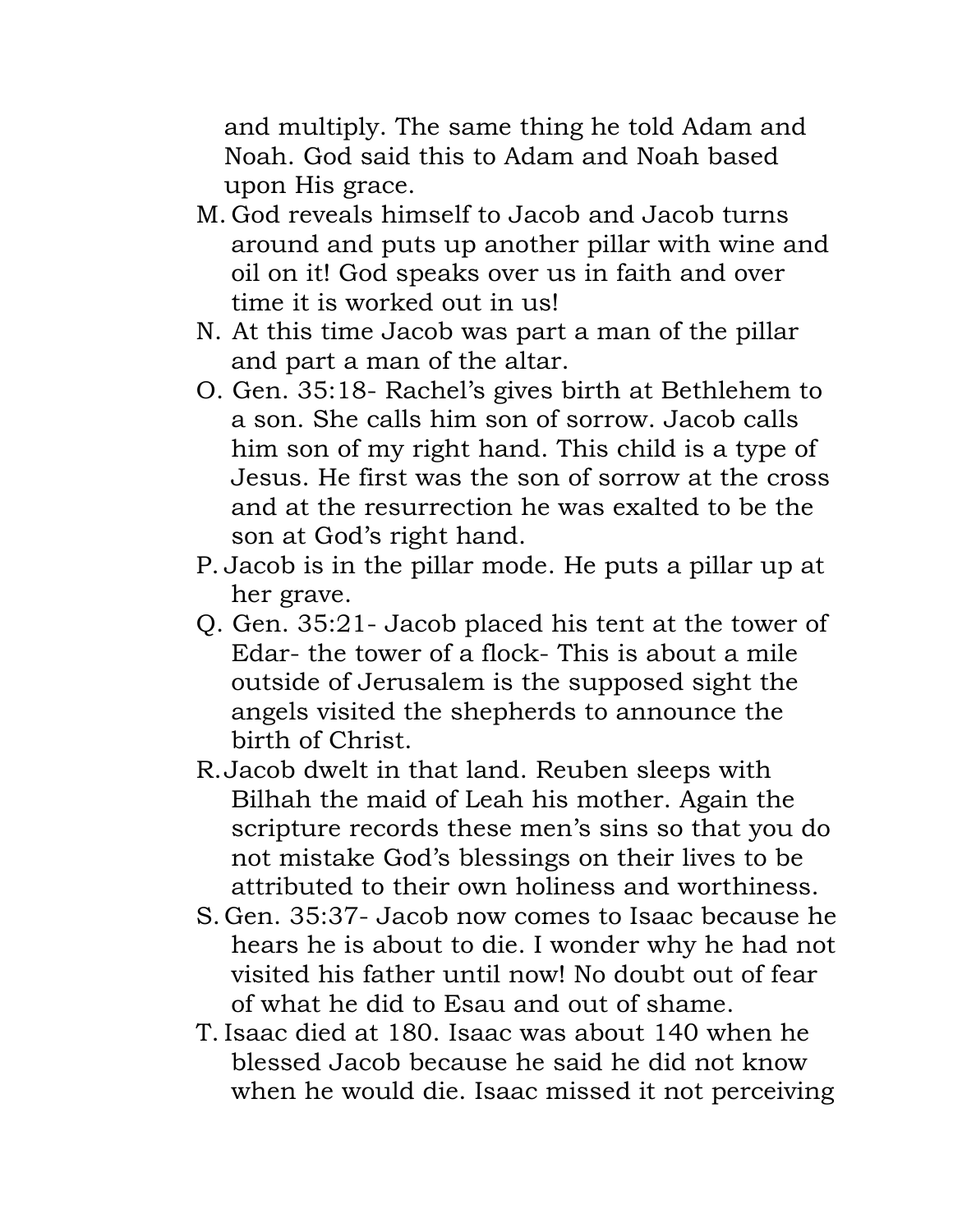the right time to bless. Jacob knew when he was dying and blessed at the right time. Isaac missed it and Jacob missed it by not trusting God for the blessing. If Jacob would have waited until now to receive the blessing then 20 years of hardship would have been averted. However, God is able to bless us through the hard times our actions causes in the natural. God tests our faith. One of the tests is the patience test. Can we wait for the blessing of God in His timing and in His way?

- U.Gen. 36:6- Esau moves from the face of Jacobthis phrase hints at Esau's attitude towards Jacob because of his continued deception.
- V. Gen. 37- Jacob loved Joseph above all the other brothers because he was born of Rachel. He puts Joseph as a watcher over the sons of the maids. He does not trust these boys for some reason.
- W. Jacob plays favorites like his dad does and it creates problems.
- X.Jacob makes for Joseph a coat of many colors. The robes worn in that day had no sleeves because the majority of people were laborers. They had to have their arms free to work. This robe given to Joseph was long sleeved and colorful. This speaks of one who a ruler- the firstborn who ruled over the other sons.
- Y. Gen. 37:11- Jacob rebukes Joseph for his dream but ponders it.

#### **VII. Grieving Jacob**

A.Gen. 37:34- Jacob is deceived again! At this point in his life Jacob goes through a grieving period of his life and become focused on himself more than he has been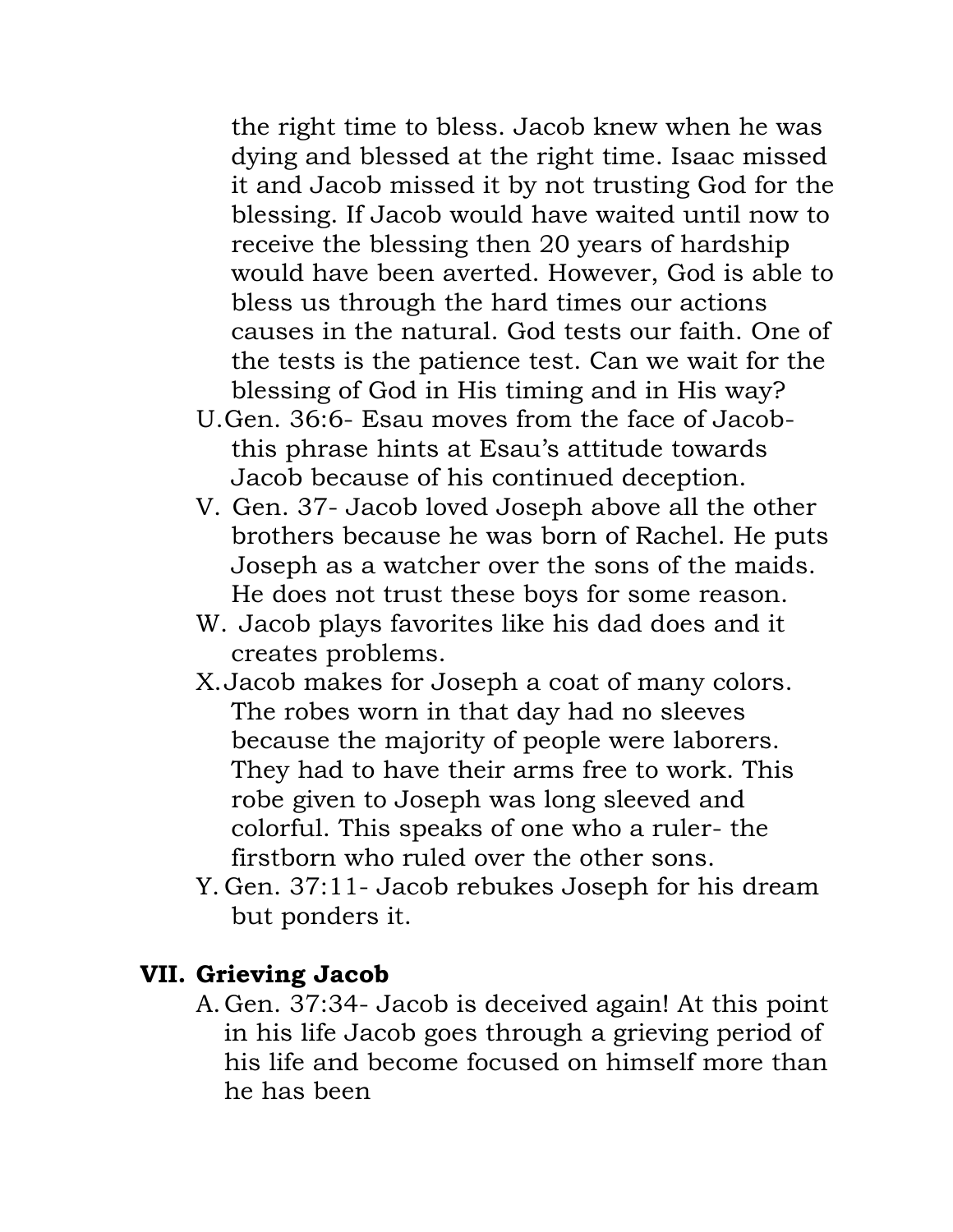B. The sons of Israel put their father through hell and would not tell him the truth.

# **VIII. Judah's sin**

- A.I want to take a moment to look at Judah next because he is taken up in the next chapter. I want to cover him because we are going to look at Joseph next and will not come back to this.
- B. Judah is the man God selected that the Messiah would come through. Did God select him because he was a great and holy man? No, he chose him to illustrate his grace and that it is not merited by performance. God goes out of his way with the patriarchs to show us again and again that we are blessed because of HIM and not because of US.
- C. Gen. 38:1-2- Judah left his brethren. This means he strays outside of the covenant people. He finds a heathen woman who did not have a covenant with God.
- D. Gen. 38:3-10- Judah has two sons. He slays both of them because they were wicked. The fact is that these were born outside of the covenant. Judah was wicked also but he was not killed because of the covenant of blood and God's grace. God slew these two to show he was not lax on sin and that He was holy.
- E.Gen 38:11- We will now see the wickedness of Judah. He promises Tamar his third son as a husband but has no intention of doing this because he thinks the other two died because they married her and did not want his third son to die!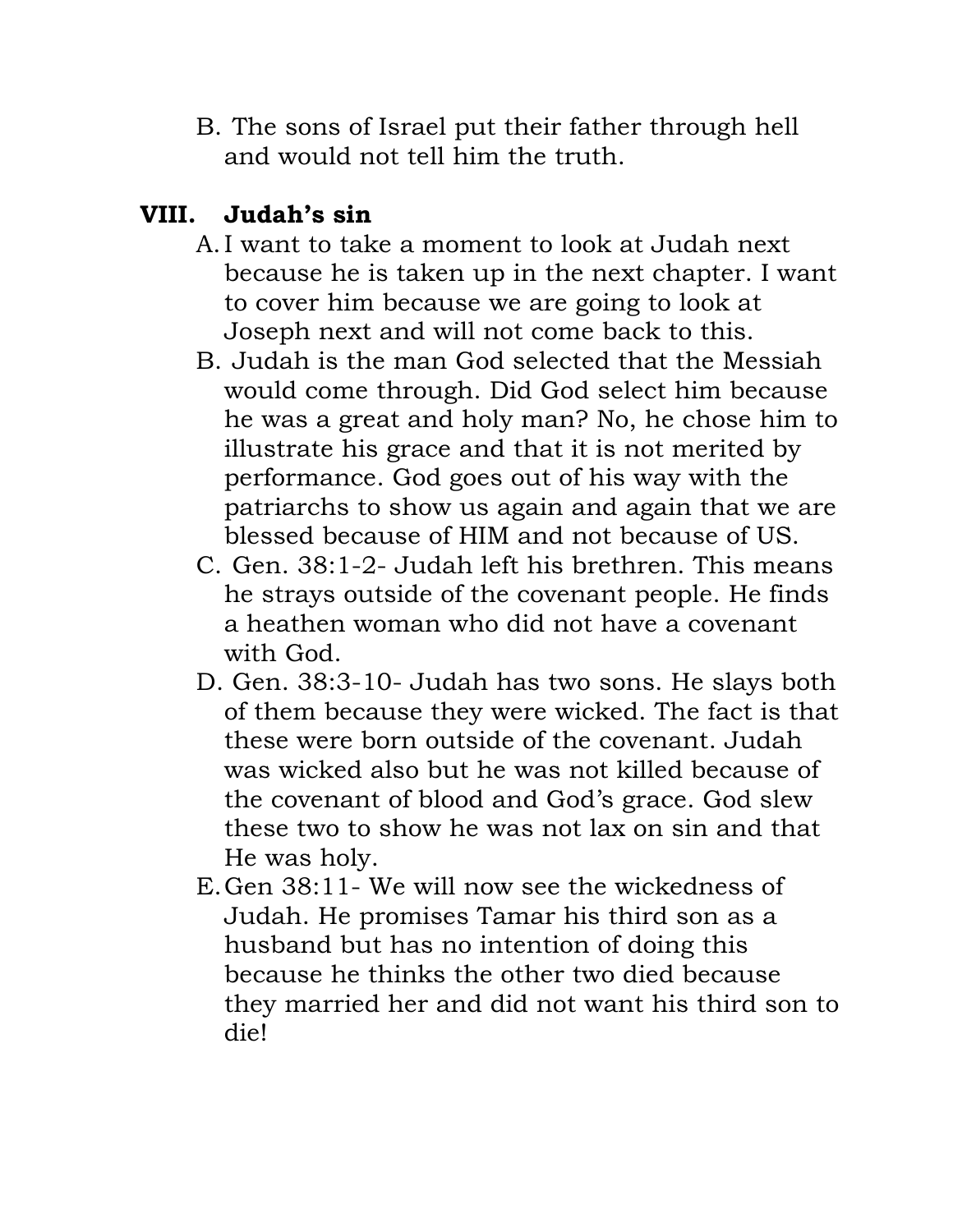- F. Tamar sees that Judah lied to her so she dresses up like a harlot by the road where she knows Judah will pass by.
- G. Why would she do this if she does not think he would go for it? This must not be the first time Judah was known to do this!
- H.Judah goes for the bait and thinks he is talking to a harlot.
- I. Tamar asks what he will give her. He said a goat. She wants a deposit to make sure she gets the goat. He gives to her his staff, his seal, with a cord attached.
- J. He sleeps with her and sends the goat but she is gone.
- K. Judah here is a type of Christ. Joseph had just been rejected by his brothers. He was a type of Jesus. He then goes to the gentiles- Egypt. Judah in this chapter shows what Jesus would do for the gentiles. Jesus purchases a harlot- the gentiles. This is seen in the goat- He was the scape goat for our sins. He left with us his pledge of full payment of our redemption. His staff- word, seal- Holy Spirit, and cord- blood. He has left us his Word, Spirit, and blood until he comes back!
- L. Tamar is found pregnant and Judah says to burn her alive. Tamar shows him his staff, seal, and cord. He says she is more righteous than him!
- M. Tamar has twins from Judah her father in law. Perez and Zerah- Perez is in the lineage of Jesus Christ. There are three women mentioned in Jesus lineage. All of them were of ill repute-Tamar, Rahab, and Ruth. This was to show God's blessing comes through grace and faith.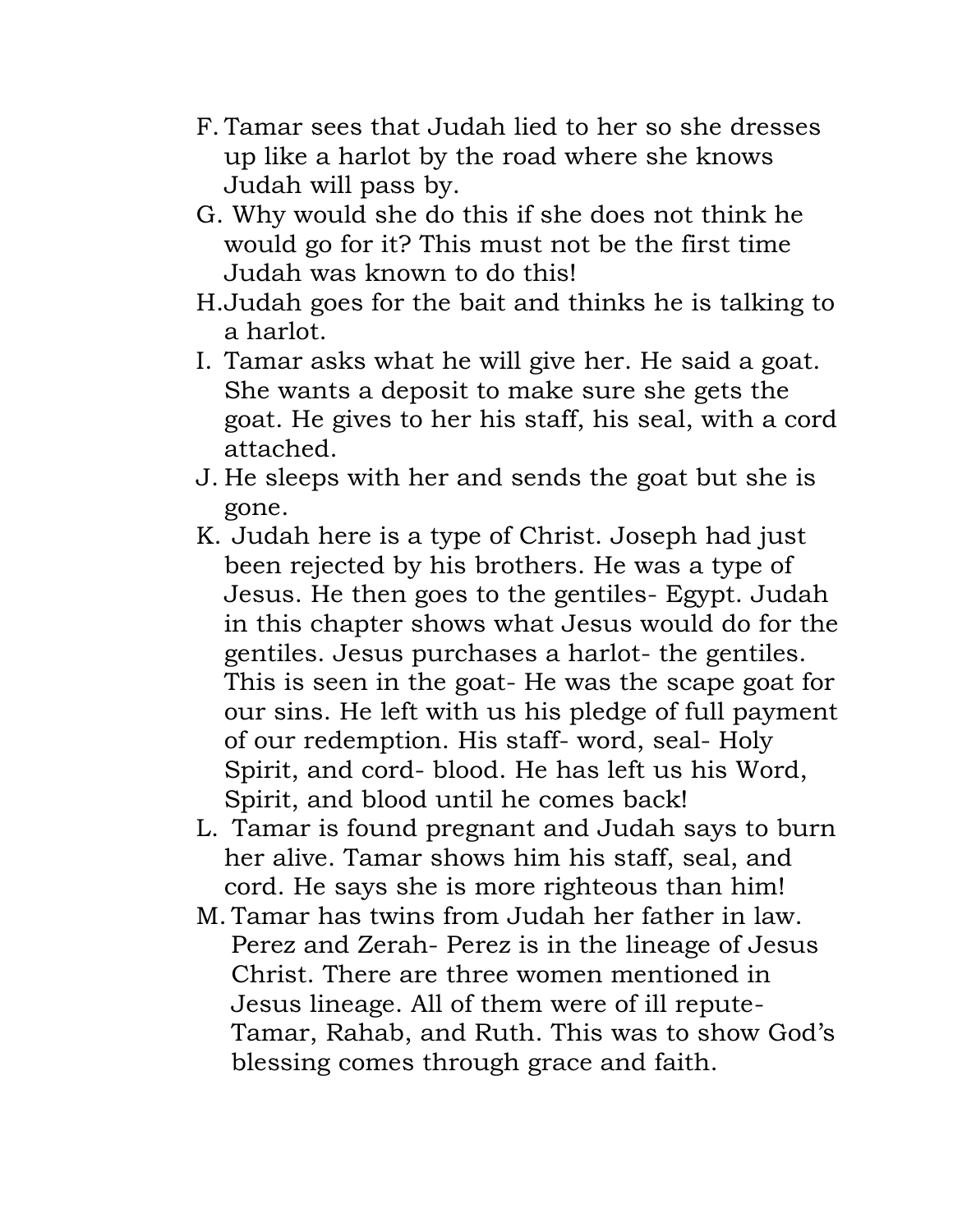- N.Zerah broke the womb first but God caused Perez to be the first born.
- O. Joseph's brothers hate him and sell him to Egypt. Joseph is a type of Christ.
- P. The brothers lie about Joseph and tell their father that he had been killed by a wild beast! Again these guys were not blessed because of their own character.
- Q. Gen. 37:31- The coat of many colors were dipped in the blood of the goat.
- R.Jacob was unconsolable.
- S. Gen 42- There was a great famine and Jacob sent down his sons to get food. Joseph recognizes them and calls them spies. He holds Simeon and sends back the others to bring Benjamin back.
- T. The sons of Jacob come back and tell Jacob about how they were treated and that the ruler of Egypt demanded that Benjamin be brought.
- U. Gen. 42:36- Jacob said that all these things were against him. He did not know all these things were for him. Often we let circumstances blind us to what God is doing for us. God is working all things to work for us.
- V.It was Judah's idea to sell Joseph to Egypt. Now he is willing to be a slave instead of Benjamin to let him go free.
- IX. Jacob in Egypt
	- A.Gen 45:25- They tell Jacob that Joseph is alive and the spirit of Jacob revives.
	- B. Gen. 46:1- Jacob is no longer a man of the pillar. He is a man of the altar. He offers sacrifices at Beersheba to God.